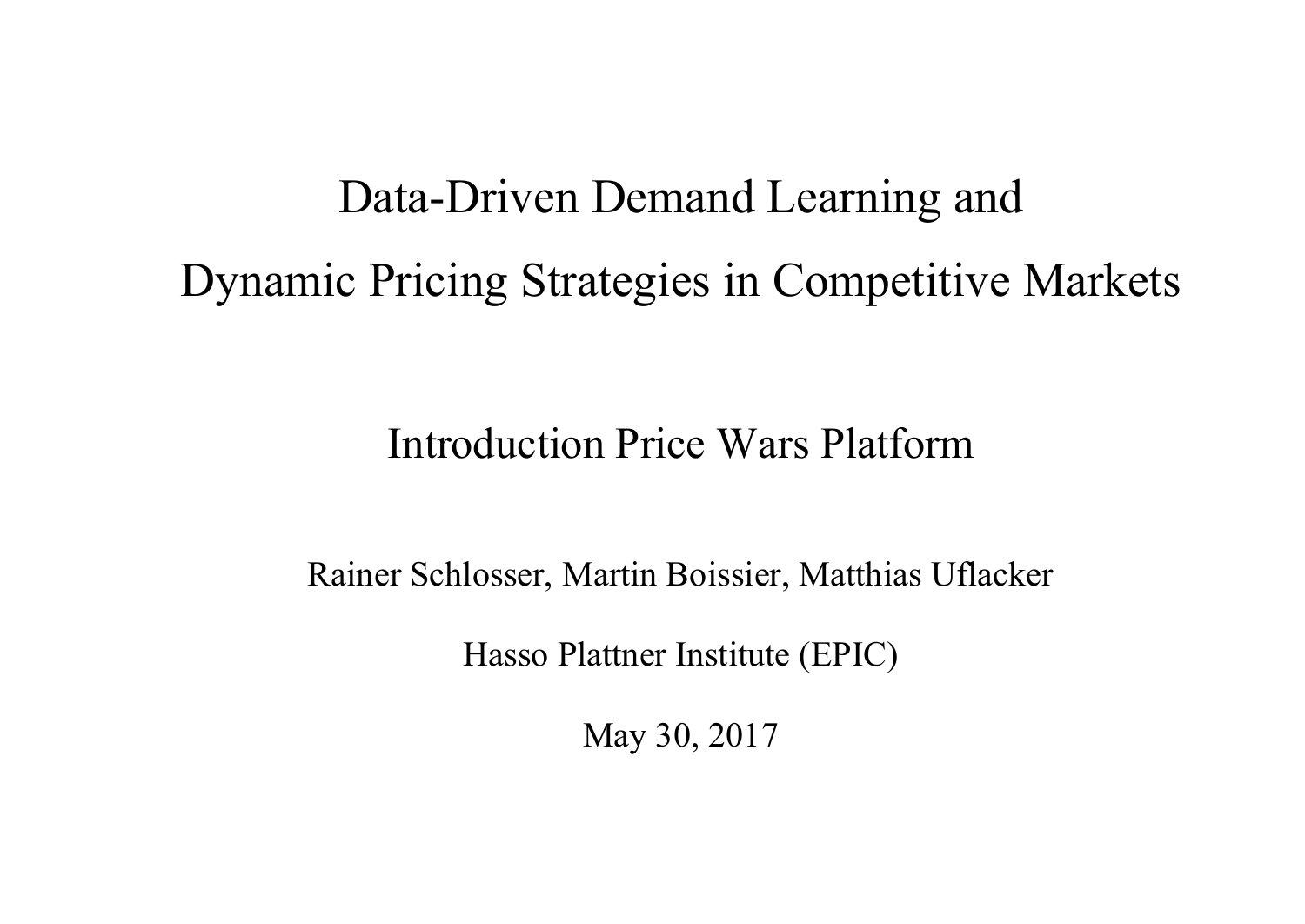#### Outline

1

- Questions/Support: Data-Driven Pricing (Exercise)
- Questions/Support: Dynamic Programming (Exercise)
- **Introduction Price Wars Platform**
- Dynamic Pricing Challenge
- **First Steps**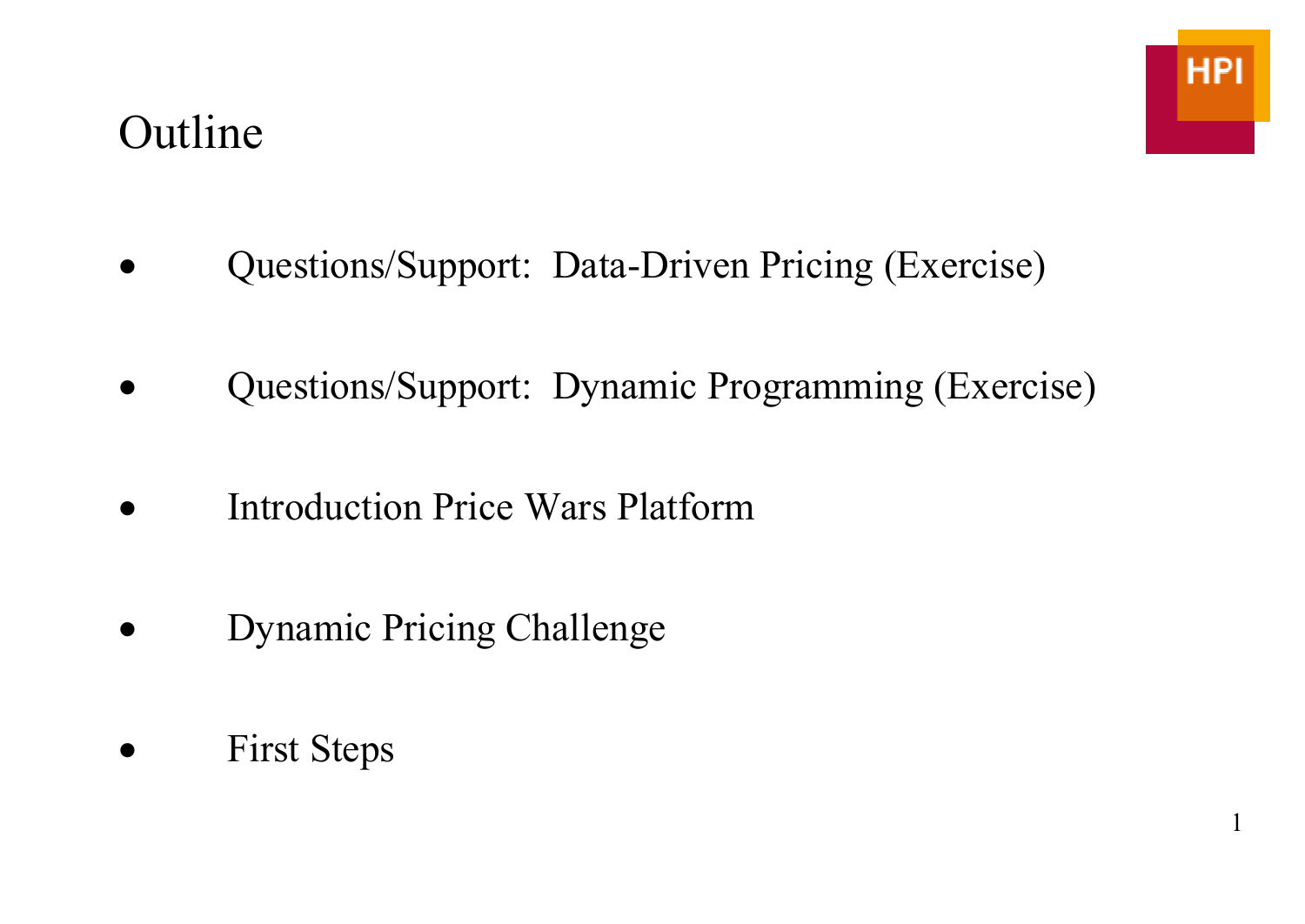#### Goals for Today

- We want to play "dynamic pricing competition"
- How does our pricing simulation platform work? https://github.com/hpi-epic/masterproject-pricewars
- What will be expected from you?
- What kind of scenarios/setups will be considered?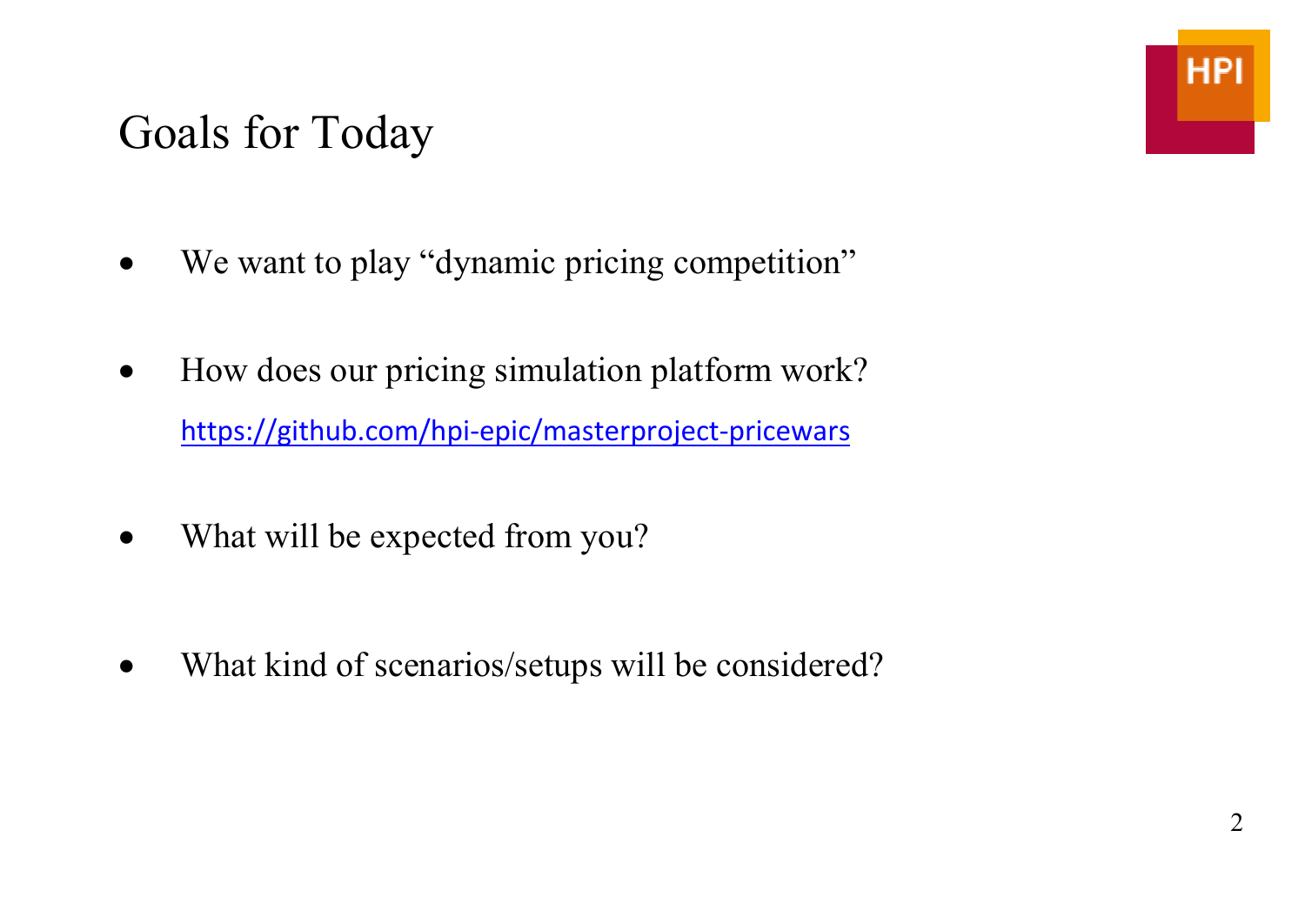

## How does our pricing simulation platform work?

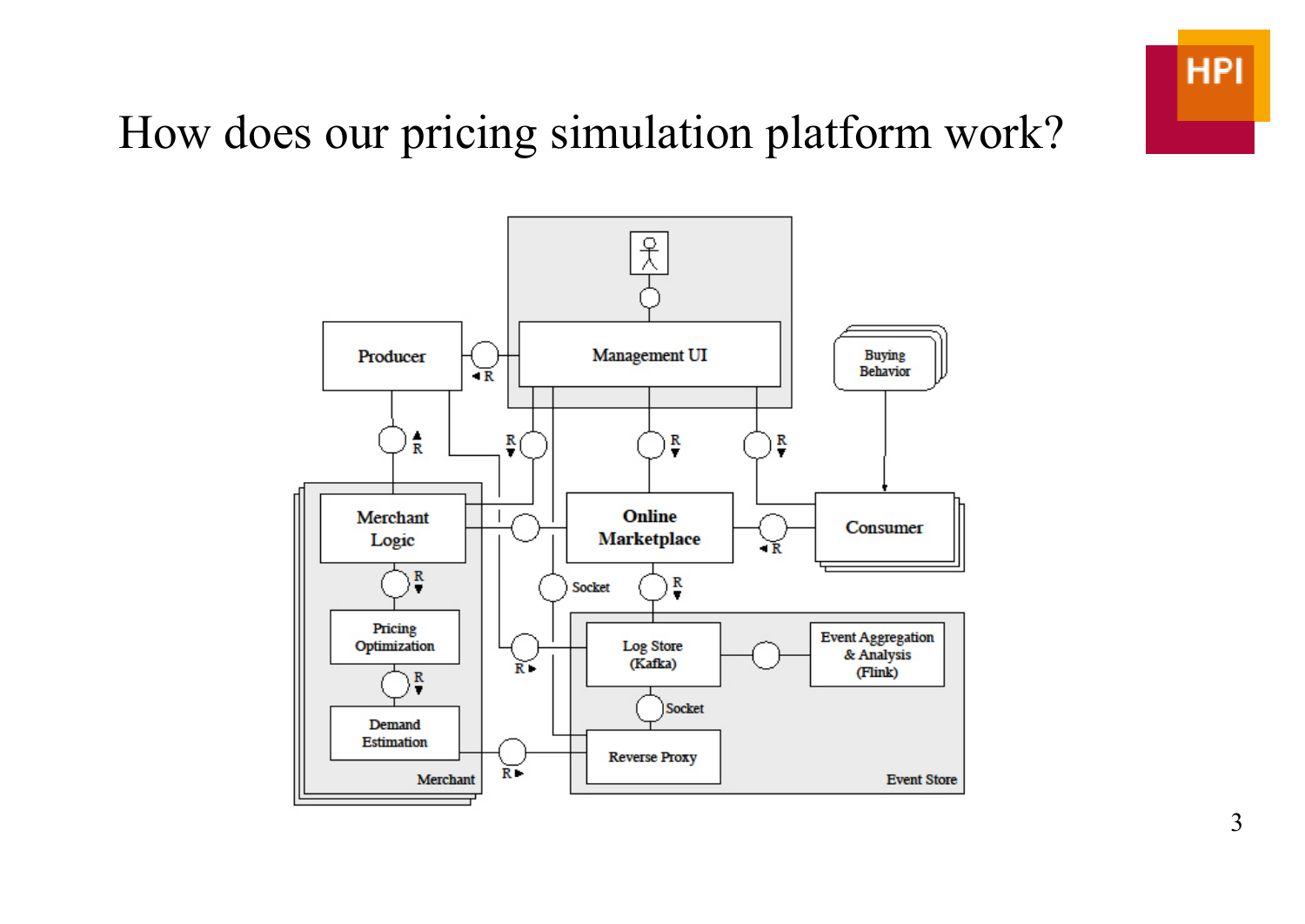

### Pricing Strategies and Demand Learning

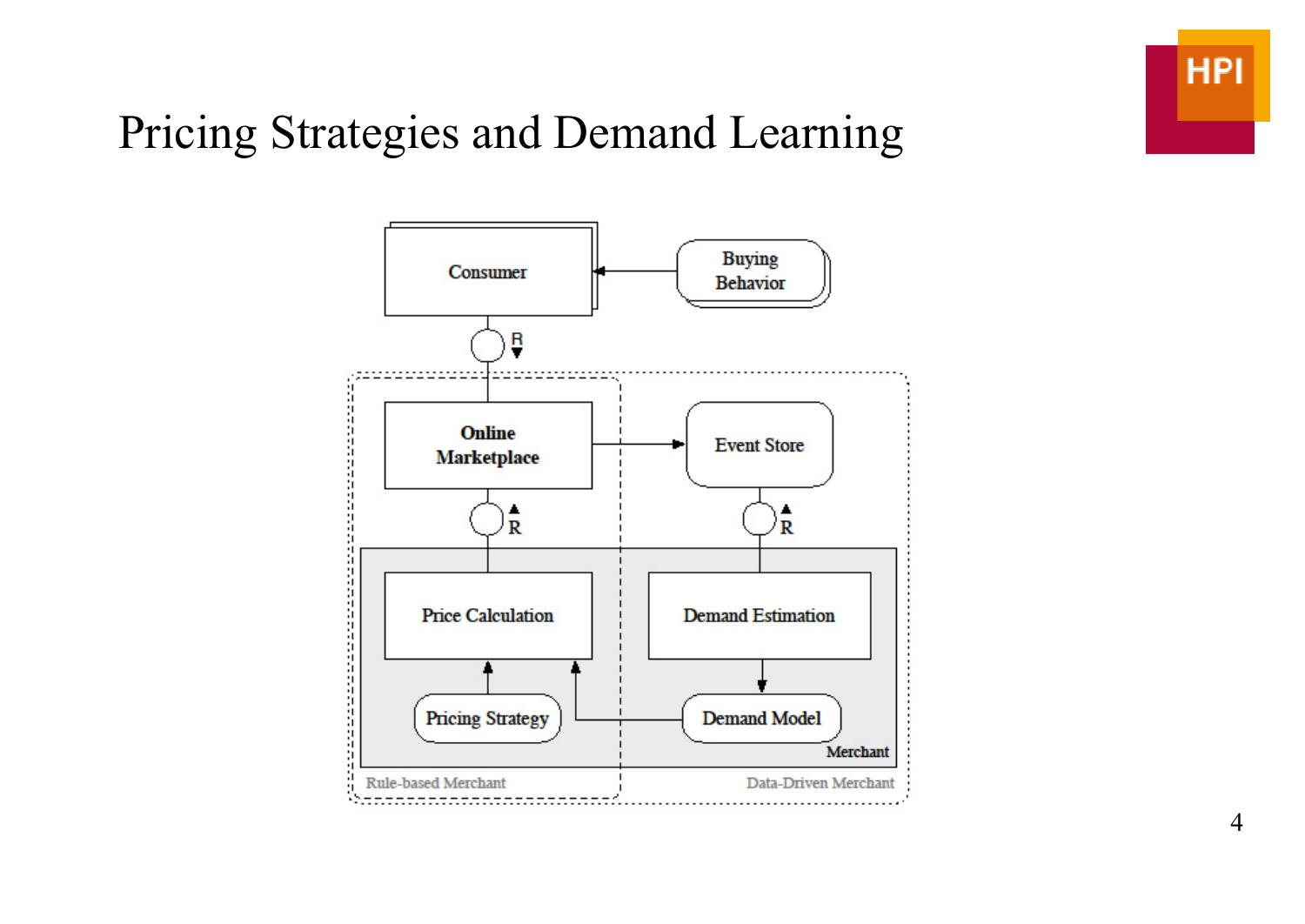# Outlook: Dynamic Pricing Challenges

- Setup: Duopoly + Oligopoly, Features: Price + Quality
- Customer behavior: known  $+$  unknown
- Competitors' strategies: rule-based  $+$  data-driven
- Competitors' strategies: known + unknown
- Student teams play against each other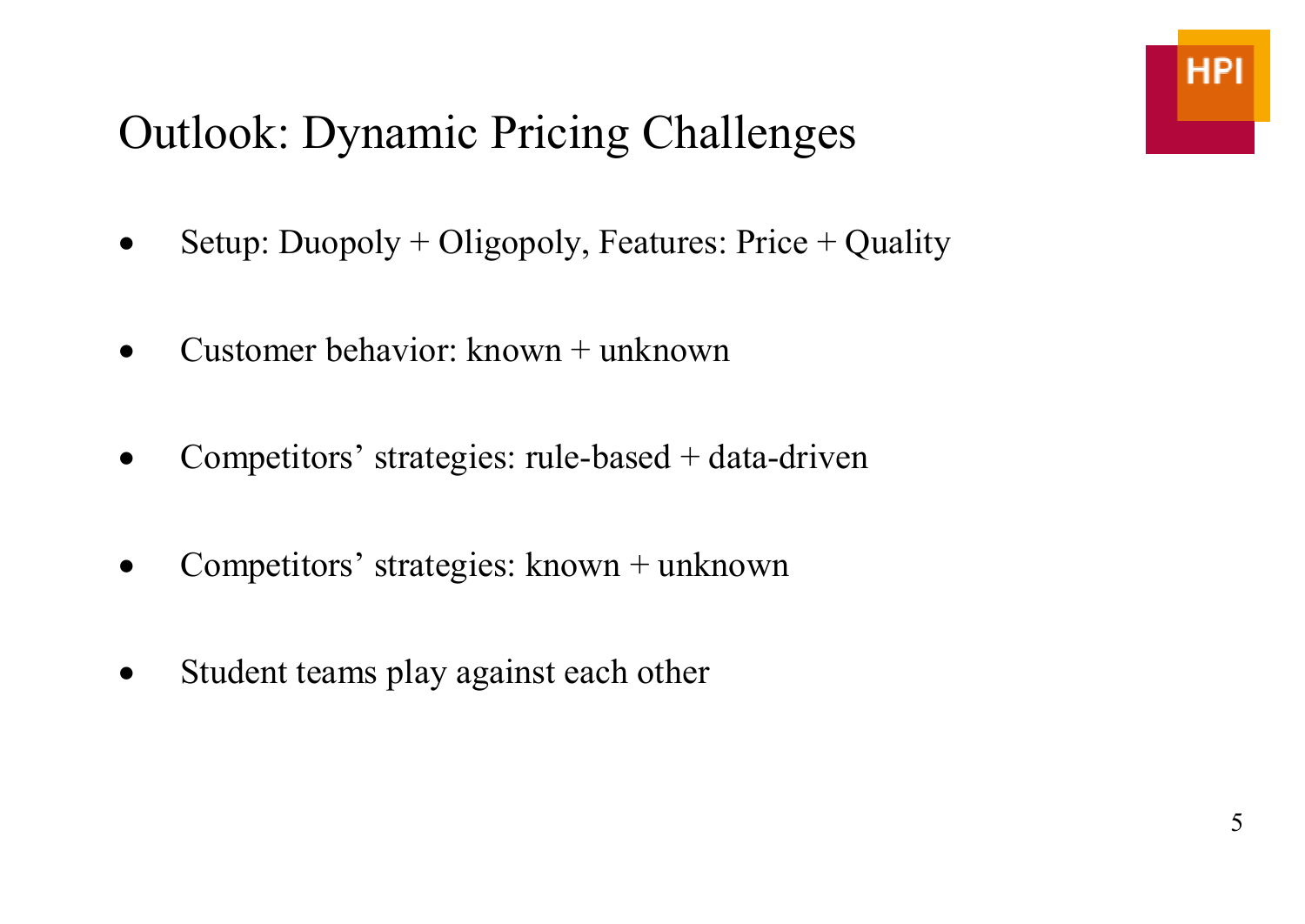#### Start Simple: First Steps

- Customer behavior is known (only price impact)
- Understand event data (csv file) and join relevant data
- Create suitable explanatory variables
- Apply logistic regression (via Python)
- Check/verify your demand learning results
- Compute sales probabilities & expected profits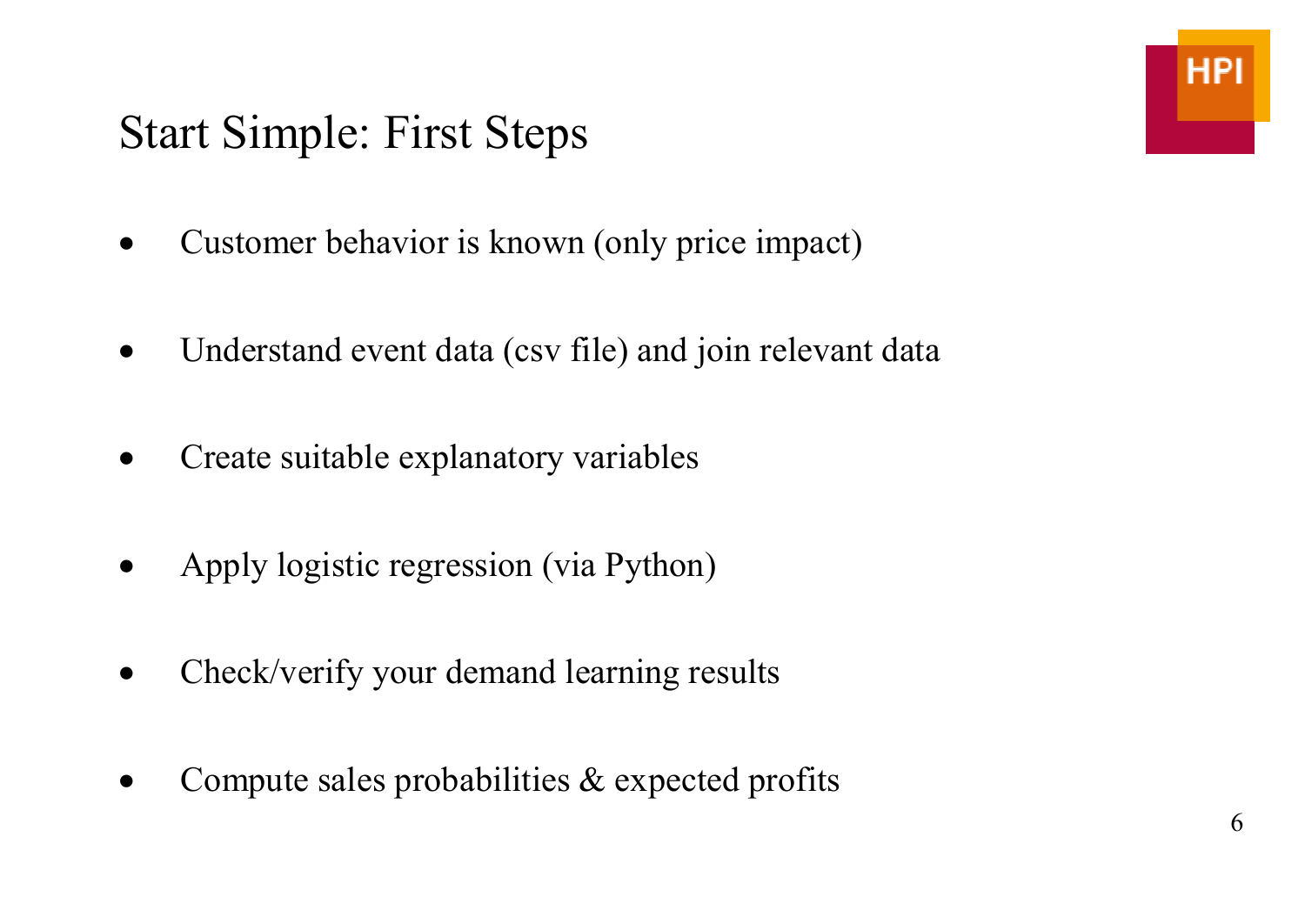#### Market Situations Raw Data

...

amount,merchant\_id,offer\_id,price,prime,product\_id,quality,shipping\_time\_prime,shipping\_time\_standard,times tamp, triggering merchant id, uid

1,4MRZ5eoIHSGs1GvLio2XKGksUFZIlTOcdy24mbnwq5c=,14304,18.0,True,3,2,1,5,2017-05-29T09:34:39.895Z,DaywOe3qbtT3C8wBBSV+zBOH55DVz40L6PH1/1p9xCM=,32 2,lsP4d66epeRdGEIB51N3sRN3Gy0R0b8qK+4rxc/EYqM=,14509,17.8,True,3,1,1,5,2017-05-29T09:34:39.895Z,DaywOe3qbtT3C8wBBSV+zBOH55DVz40L6PH1/1p9xCM=,31 1,hPjEe9kUnPadEcs0jO1HLUL5maZPb6umcWgcbCxHzdo=,14511,17.6,True,3,3,1,5,2017-05-29T09:34:39.895Z,DaywOe3qbtT3C8wBBSV+zBOH55DVz40L6PH1/1p9xCM=,33 1,DaywOe3qbtT3C8wBBSV+zBOH55DVz40L6PH1/1p9xCM=,14267,13.4,True,3,4,1,5,2017-05-29T09:34:39.895Z,DaywOe3qbtT3C8wBBSV+zBOH55DVz40L6PH1/1p9xCM=,14 3,4MRZ5eoIHSGs1GvLio2XKGksUFZIlTOcdy24mbnwq5c=,14345,13.5,True,3,3,1,5,2017-05-29T09:34:40.669Z,DaywOe3qbtT3C8wBBSV+zBOH55DVz40L6PH1/1p9xCM=,13 1,4MRZ5eoIHSGs1GvLio2XKGksUFZIlTOcdy24mbnwq5c=,14303,9.0,True,1,4,1,5,2017-05-29T09:34:40.669Z,DaywOe3qbtT3C8wBBSV+zBOH55DVz40L6PH1/1p9xCM=,14 2,4MRZ5eoIHSGs1GvLio2XKGksUFZIlTOcdy24mbnwq5c=,14329,18.0,True,1,2,1,5,2017-05-29T09:34:40.669Z,DaywOe3qbtT3C8wBBSV+zBOH55DVz40L6PH1/1p9xCM=,12

Note: First entry "amount" represents an inventory level and can be ignored.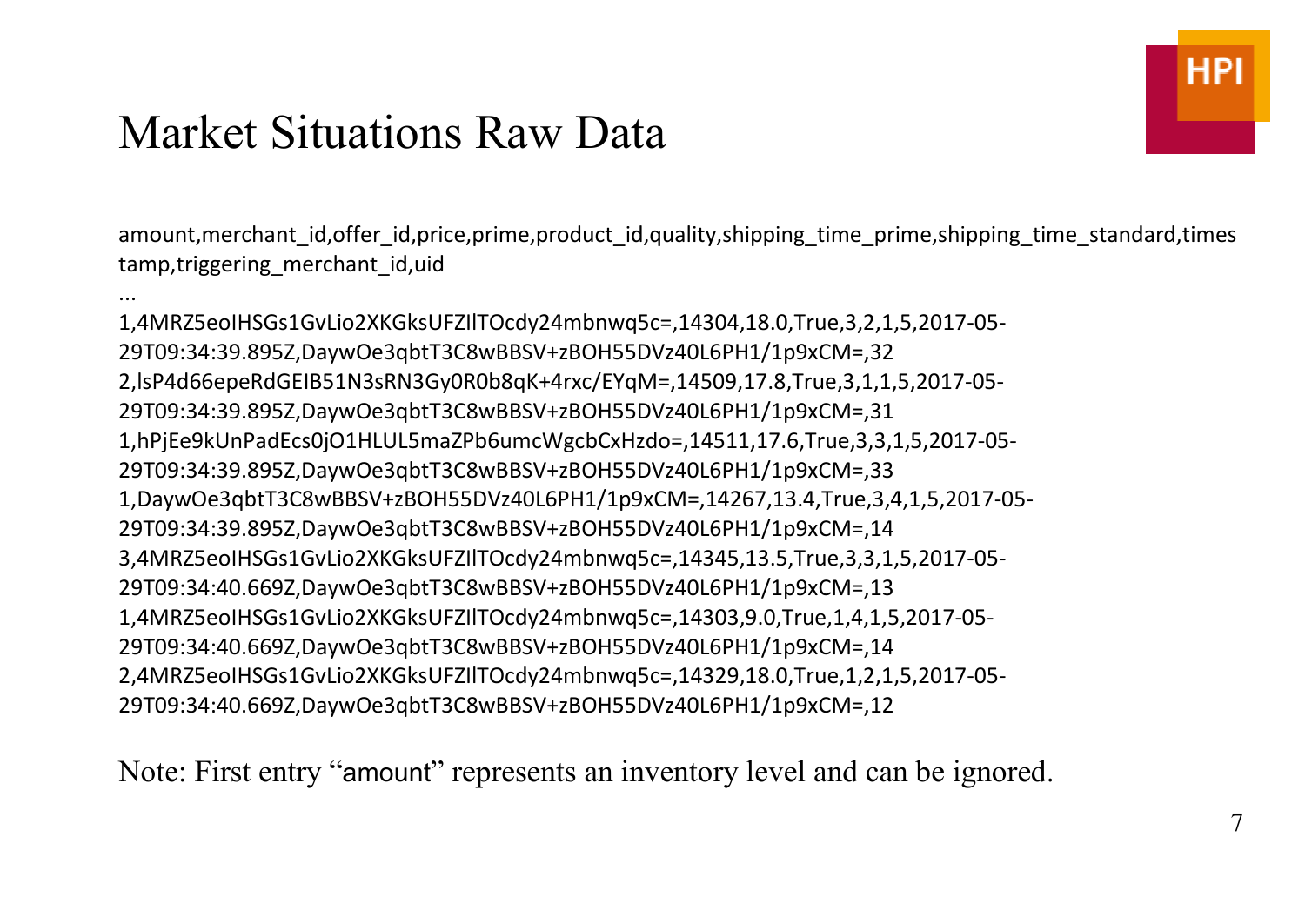#### Market Situations Raw Data (Selection)

**merchant\_id, price, product\_id, quality, timestamp** 

| Α,             | 18.0, | 3 <sub>1</sub> | 2 <sub>r</sub> | 2017-05-29T09:34:39.895Z |
|----------------|-------|----------------|----------------|--------------------------|
| B,             | 17.8, | 3 <sub>1</sub> | 1,             | 2017-05-29T09:34:39.895Z |
| $\mathbf{C}$ , | 17.6, | 3,             | 3,             | 2017-05-29T09:34:39.895Z |
| D,             | 13.4, | 3 <sub>l</sub> | 4,             | 2017-05-29T09:34:39.895Z |
| Α,             | 13.5, | 3,             | 3,             | 2017-05-29T09:34:40.669Z |
| Α,             | 9.0,  | 1,             | 4,             | 2017-05-29T09:34:40.669Z |
| Α,             | 18.0, | 1,             | 2 <sub>r</sub> | 2017-05-29T09:34:40.669Z |

Recall notation: A seller's offer price  $a$  within a market situation  $\vec{s}$  for a specific product  $(a, \vec{s}\,)$ = $($ our price (A), timestamp, our quality, comp. price+quality $)$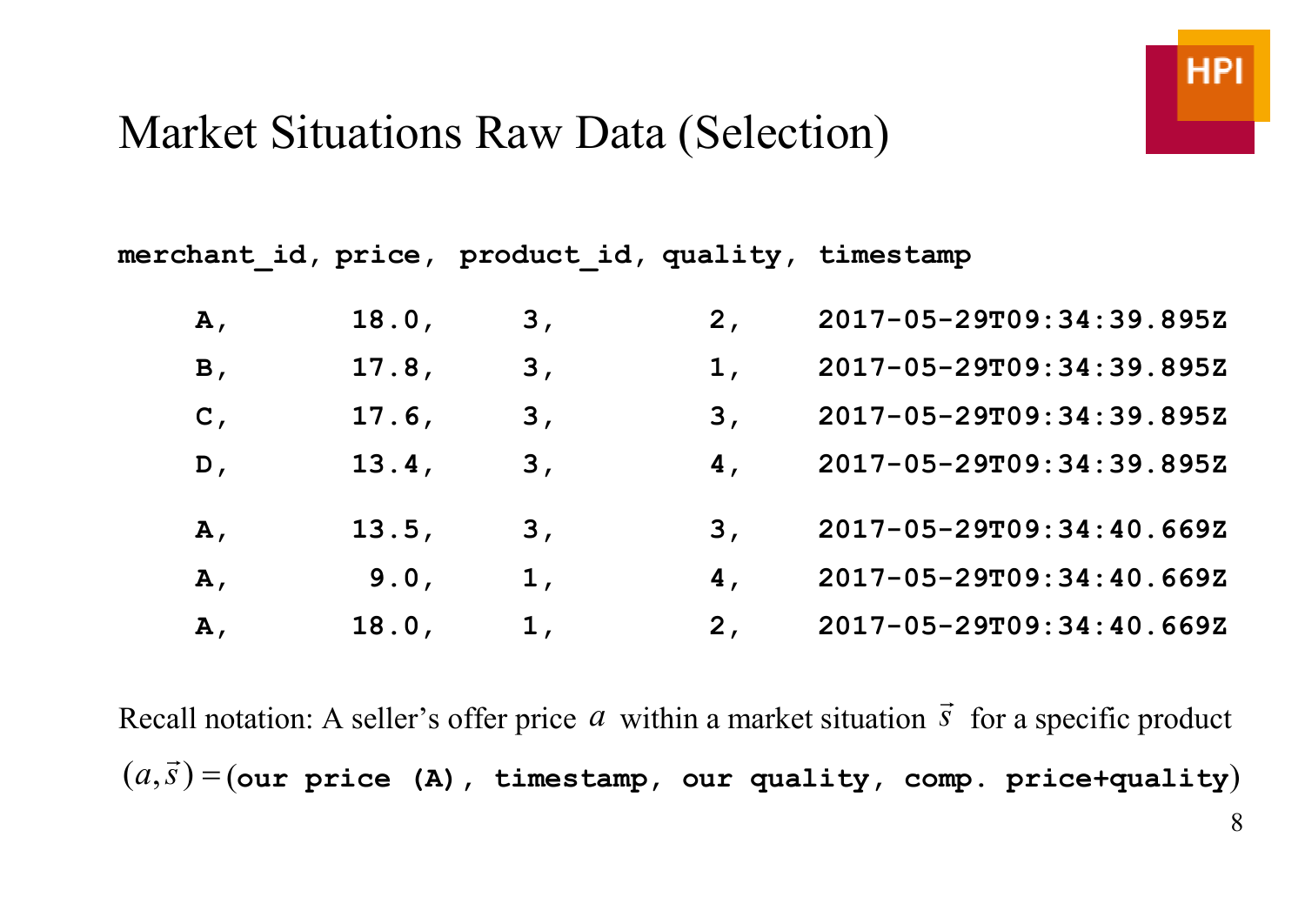#### Observable Sales Events Raw Data

amount,consumer\_id,http\_code,left\_in\_stock,merchant\_id,offer\_id,price,product\_id,quality,timestamp,uid

1,d8qShGJytuE3neTbo1N8M6HvOtyx9mXpfjB++YXk6uY=,200,14,DaywOe3qbtT3C8wBBSV+zBOH55DVz40L6PH1/1p9xCM=,14179,20.8,1,1,2017-05-25T14:34:24.079Z,11

1,d8qShGJytuE3neTbo1N8M6HvOtyx9mXpfjB++YXk6uY=,200,14,DaywOe3qbtT3C8wBBSV+zBOH55DVz40L6PH1/1p9xCM=,14179,20.8,1,1,2017-05-25T14:34:25.780Z,11

1,d8qShGJytuE3neTbo1N8M6HvOtyx9mXpfjB++YXk6uY=,200,14,DaywOe3qbtT3C8wBBSV+zBOH55DVz40L6PH1/1p9xCM=,14179,20.0,1,1,2017-05-25T14:34:30.887Z,11

1,d8qShGJytuE3neTbo1N8M6HvOtyx9mXpfjB++YXk6uY=,200,13,DaywOe3qbtT3C8wBBSV+zBOH55DVz40L6PH1/1p9xCM=,14179,20.0,1,1,2017-05-25T14:34:32.000Z,11

| amount, | merchant id, price, product id, quality, |       |    | timestamp                |
|---------|------------------------------------------|-------|----|--------------------------|
| 1,      | Α,                                       | 20.8, | 1, | 2017-05-25T14:34:24.079Z |
| 1,      | Α,                                       | 20.8, | 1. | 2017-05-25T14:34:25.780Z |
| 1,      | Α,                                       | 20.0, |    | 2017-05-25T14:34:30.887Z |
| l,      | Α,                                       | 20.0, |    | 2017-05-25T14:34:32.000Z |
|         |                                          |       |    |                          |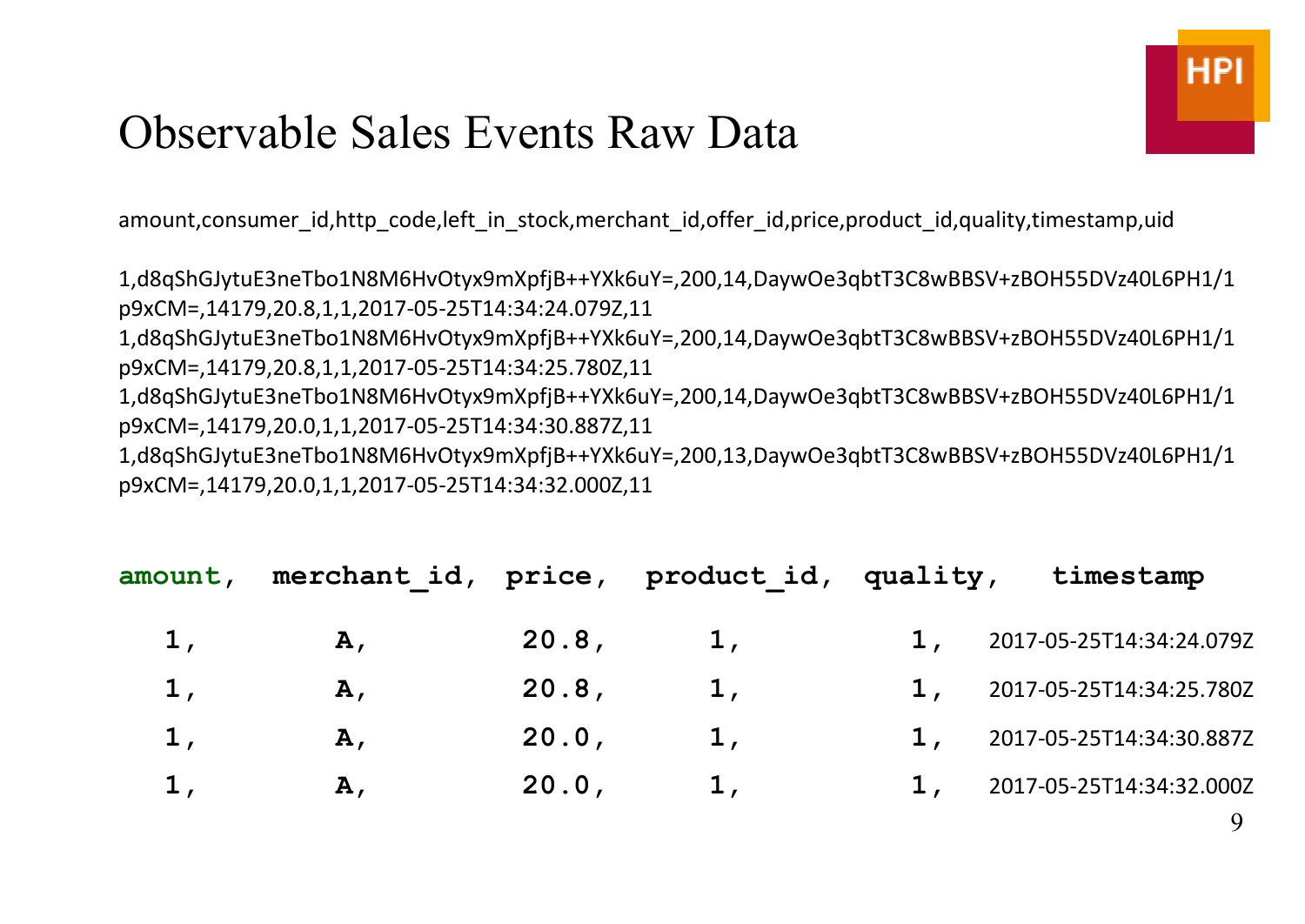### To Do: Data Preparation & Demand Learning

- Join relevant raw data (market situation & sales events)
- Dependent variable: amount, i.e, number of sales (match intervals!)
- Explanatory variables: Create suitable features from raw data
- Example, e.g., **merchant\_id = A**, **product\_id = 1**,  $x_t^{(1)}(a, \vec{s}) = 1$  :

 $x_t^{(2)}(a, \vec{s})$   $x_t^{(3)}(a, \vec{s})$ observation amount, price rank, quality rank, ...  **1 . . . 2 . . . ...** 

• Apply logistic regression or other regression/ML techniques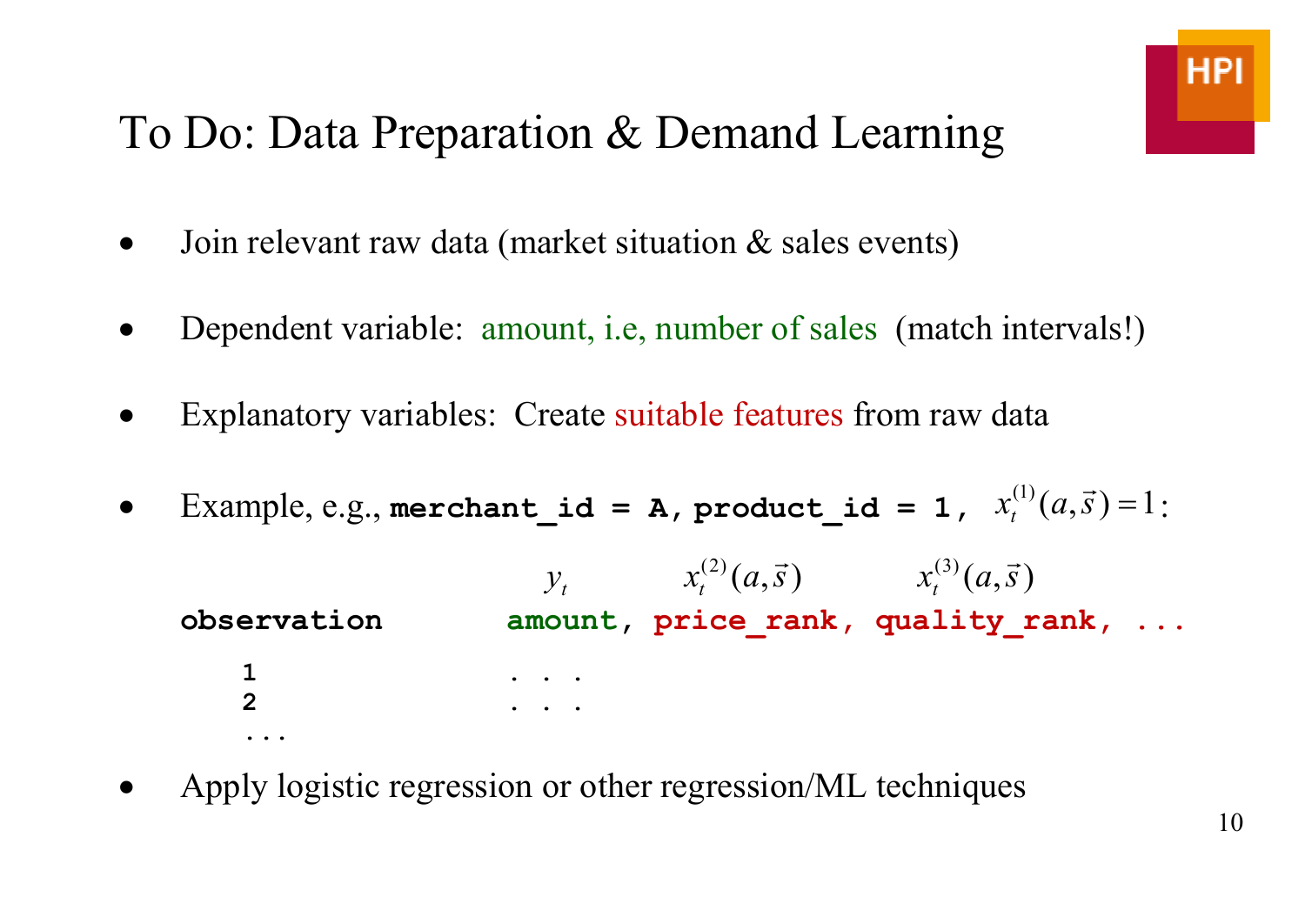#### Exercise

- Create similar raw data (market situations & sales) as csv-file
- We will also provide a platform-generated csv-file
- Join dependent and explanatory variables
- Apply logistic regression (e.g., via Python's scikit-learn)
- Exploit regression results to compute expected profits for certain time intervals and various market situations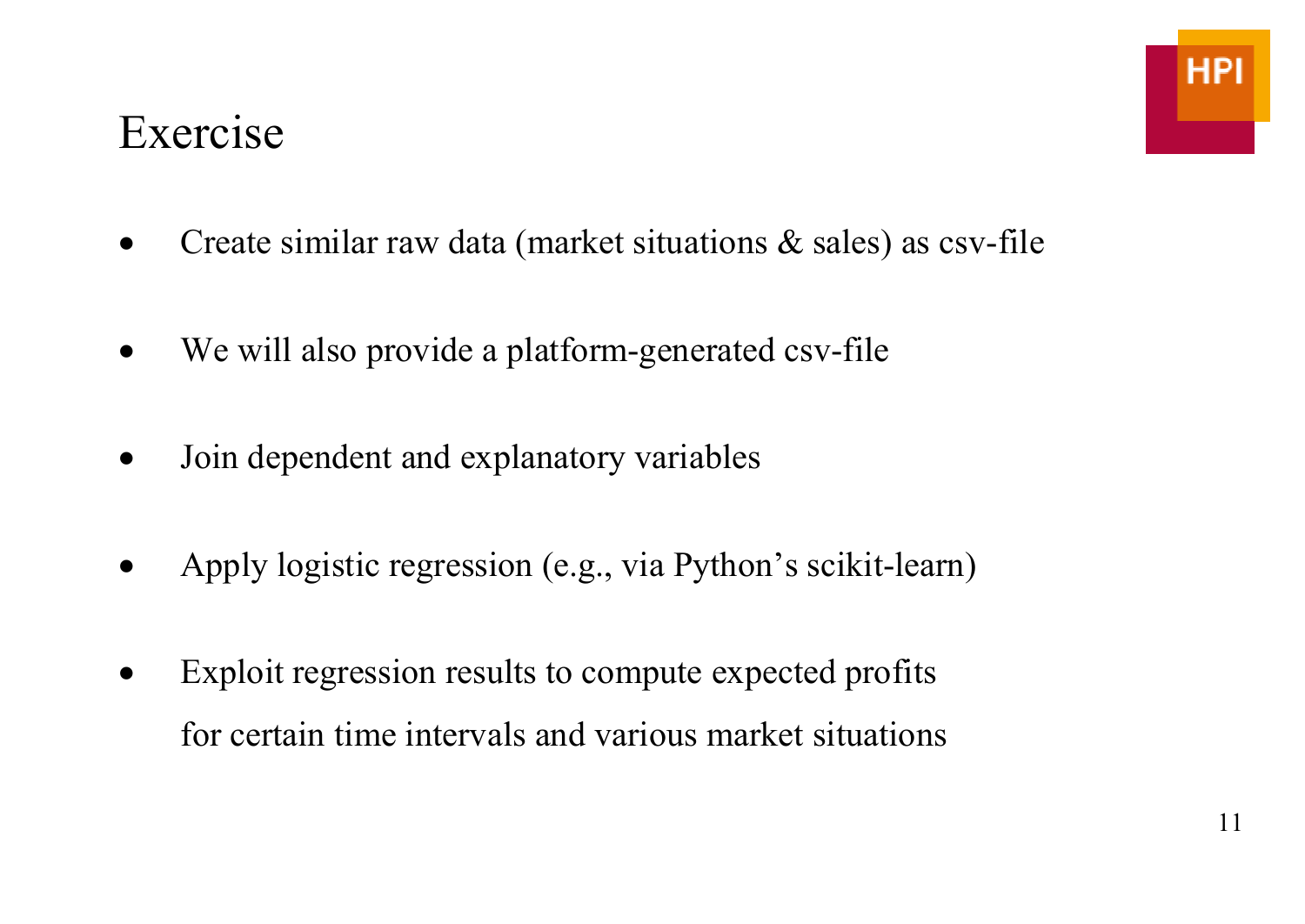#### Next Steps

- •*Derive* a simple data-driven strategy (max short-term profits)
- Extension A: Price + *Quality* (Customer behavior is known)
- Extension B: Customer behavior is *not known* (Price, Price/Quality)
- Measure the long-term *performance* in a duopoly setting
- Evaluate your strategy against (un) known rule-based strategies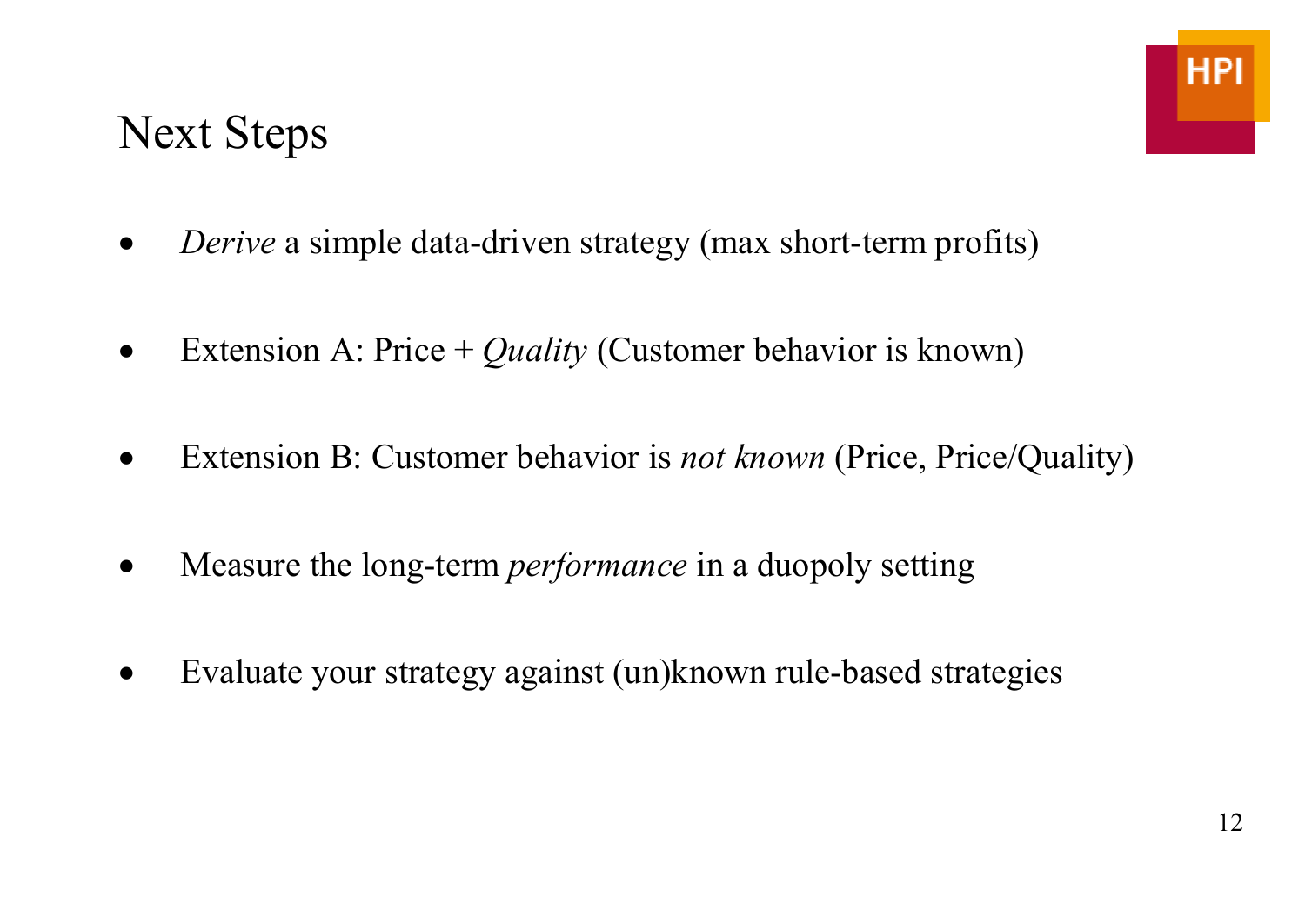### Mid-Term Goals & Presentation of First Results

- Presentations: First results (June 20)
- Describe your learning & pricing approach
- Describe your "pipeline"
- Present your performance results (in comparable setups)
- Apply *at least one alternative* regression / demand learning approach
- Present lessons learned & future work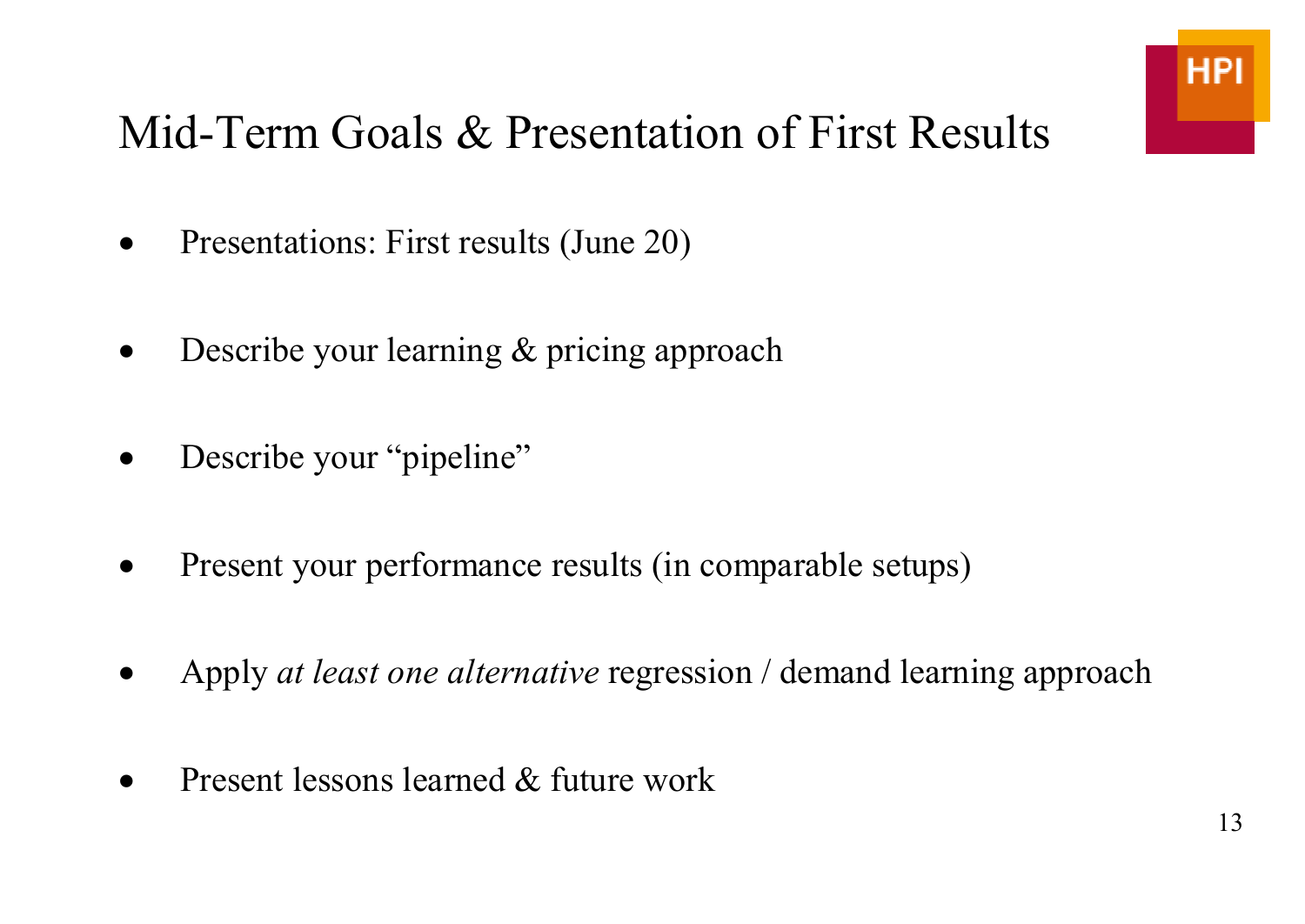#### **Overview**

| $\overline{2}$ | April 25         | <b>Customer Behavior</b>                                                |
|----------------|------------------|-------------------------------------------------------------------------|
| $\overline{3}$ | May <sub>2</sub> | <b>Demand Estimation</b>                                                |
| $\overline{4}$ | May 9            | <b>Pricing Strategies</b>                                               |
| 5              | May $16$         | no Meeting                                                              |
| 6              | May $23$         | Dynamic Programming (Optimal Solution of the Duopoly Game)              |
| $\tau$         | May 30           | <b>Introduction Price Wars Platform &amp; First Steps</b>               |
| 8              | June 6           | <b>Workshop / Group Meetings</b>                                        |
| 9              | June 13          | Workshop / Group Meetings                                               |
| 10             | June 20          | <b>Presentations (First Results)</b>                                    |
| 11             | June 27          | no Meeting                                                              |
| 12             | July 4           | Workshop / Group Meetings                                               |
| 13             | July 11          | Workshop / Group Meetings                                               |
| 14             | <b>July 18</b>   | <b>Presentations (Final Results), Feedback, Documentation (Aug/Sep)</b> |